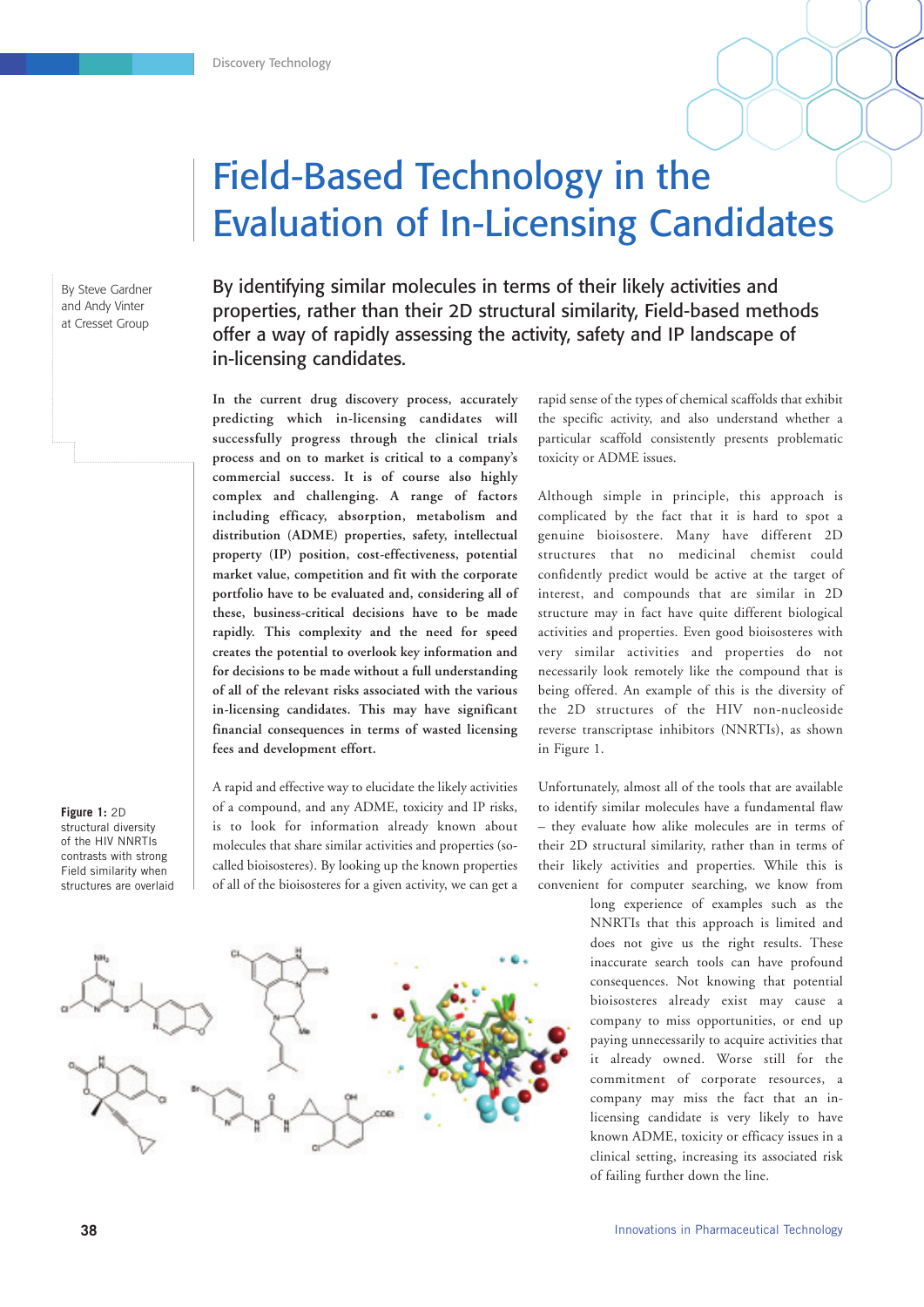

We may fail to identify ideal candidates simply because they 'look' too different (in 2D). In Figure 1, for example, there is no obvious reason to believe that the 2D structures shown on the left of the figure have any relationship to each other as they have no 2D chemical similarity of any note. The right hand side of the figure, however, begins to offer some hope. It is clear that we are able to generate a clear consensus of the position and size of the spheres around the two molecules, and that this does reflect their shared activity. These spheres are known as Field points, and they provide a much more accurate way of finding bioisosteres.

#### **USING FIELDS TO IDENTIFY BIOISOSTERES**

Rather than 2D structure similarity, Field-based methods use the surface properties around molecules to assess their likely activity and properties. Four molecular Fields are used to describe the electrostatic (positive and negative), steric (shape) and hydrophobic ('fat-loving') properties on the surface of a compound in its bioactive conformation. These are the main contributors to molecular interactions between drugs and their protein targets.

Until recently, it has been too difficult to evaluate these properties accurately and quickly enough for them to be of use in making rapid decisions. This has now changed with the advent of new Field-based

methods that can compare molecules very efficiently. To simplify an entire Field around a molecule, the most important regions of a Field are replaced by Field points, as shown on the right hand side of Figure 1, using advanced methods that have been extensively validated (1,2).

As shown in Figure 2, Field points provide a highly condensed but accurate representation of the nature, size and location of the critical properties required for binding and instigating a specific therapeutic effect. They also provide considerable insight into why the molecule is able to have the effect that it does. Once generated, the pattern of Field points is independent of the molecular structure and is, in effect, an information-rich activity pharmacophore. Any



**Figure 2:** Understanding the properties and activity of a compound using Fields

**Figure 3:** Partial Field template describing cardiac safety liability at the hERG channel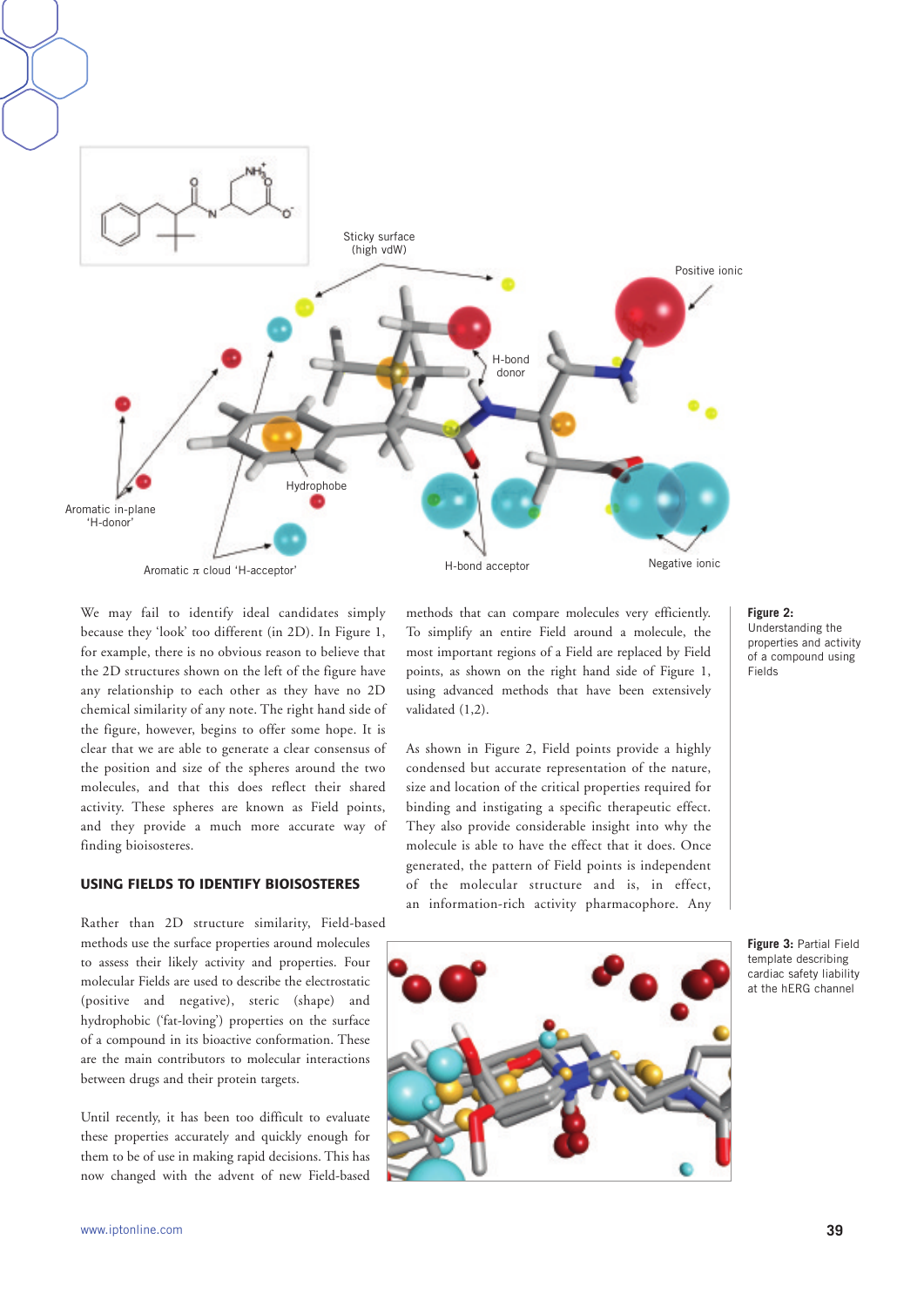

# **Figure 4:** The generation and use

of Field patterns to identify structurally diverse active chemistry from a natural ligand

molecule that can present that same configuration of Field points is likely to have the same biological activity and properties. We can now search, not by 2D structure but using Field patterns, to find molecules that have similar Field patterns to a candidate that we wish to evaluate. An example of the results of such a search is shown in Figure 4.

# **EVALUATING THE POTENTIAL DEVELOPMENT LIABILITIES OF A CANDIDATE**

When evaluating a new in-licensing candidate, it is very useful to understand all of the diverse chemical scaffolds that will display the specific activity and then find the empirical data that are available for those compounds. By using Field-based methods to search all of the available internal and commercial databases for information relating to bioisosteres, we can quickly build up a detailed picture of the likely ADME, toxicity and efficacy profile of the candidate; this can then be used to influence decisions about its suitability for in-licensing.

A number of commercial databases, such as Thomson Reuters Integrity or World Drug Index, provide detailed information on the known pharmacology, mechanism of action, adverse events, physicochemical and ADME properties of compounds. By identifying a complete set of bioisosteres in these and other internal databases, all of their known properties can be correlated to reveal potential development issues with the compound going forward.

As well as generating templates for a desired protein target activity, Field-based tools can help to build templates that can identify the safety liabilities of a compound. In the example shown in Figure 3, a series of compounds known to exhibit cardiac toxicity (via interactions with the hERG channel) have been overlaid in their bioactive conformations and their Field patterns compared. There is a consensus Field pattern (shown above the molecules in Figure 3, page 39) that is highly indicative of cardiac toxicity.

Interestingly, this Field pattern is usually observed only as part of the overall Field pattern for the compounds that are known to show cardiac toxicity. While there may well be other chemistry (and related Field patterns) in other regions of a molecule's structure, the possession of this small pattern is sufficient to mark the compound as having a potential liability. If necessary, this can be quickly tested to validate the prediction. Comparison of in-licensing candidates against libraries of such templates for specific toxicities, off-target interactions and ADME properties can be used to further understand the likely issues that might be expected with a particular candidate compound.